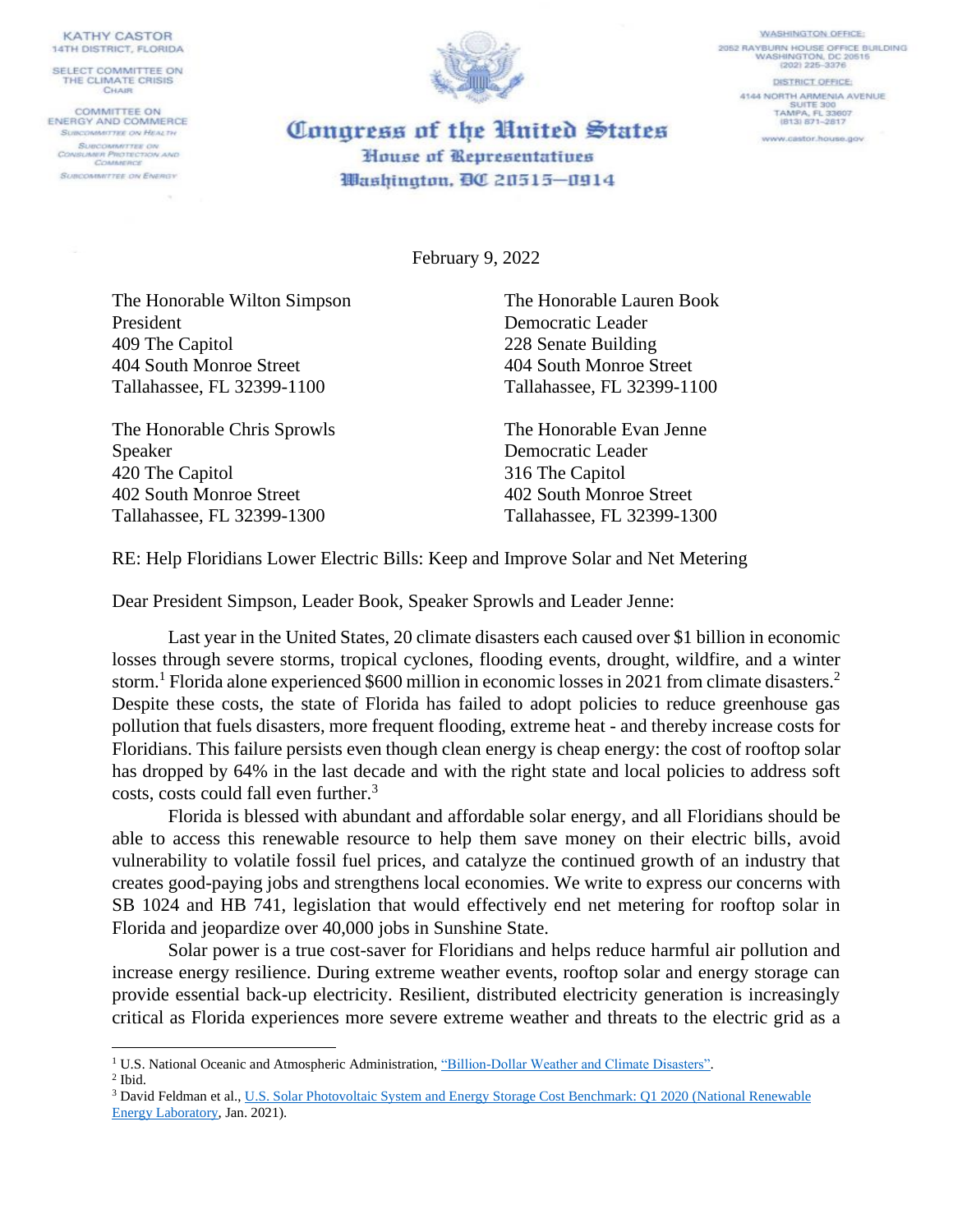result of climate change. Conventional alternatives like diesel generators only harm public health and exacerbate the climate crisis.<sup>4</sup> Florida's elected leaders should incentivize rapid deployment of resilient distributed solar energy generation paired with back-up energy storage. Congress encouraged states to consider adopting net metering to expand fuel diversity and promote renewable energy.<sup>5</sup> Under existing law, Floridians may receive credits for the excess electricity they send back to the electric grid at retail rates. Recent polling shows that 93% of Florida voters support net metering.<sup>6</sup> Net metering programs have very little impact on total electricity costs.<sup>7</sup> SB 1024 and HB 741 would harm consumers and the growing solar energy industry in Florida.

## Economic Benefits of Rooftop Solar

In the State of Florida, rooftop solar:

- Provides more than 40,000 jobs
- Generates almost \$3.2 billion in household income
- Provides nearly \$3.3 billion in Federal, state, and local tax revenues
- Adds \$10.6 billion to the Gross Domestic Product.<sup>8</sup>

In addition to construction jobs, rooftop solar creates jobs in the high-tech manufacturing, information technology, and professional business services industries.<sup>9</sup> Expanding rooftop solar in Florida through net metering helps diversify the economy and helps draw investment into Florida. There are more than 400 solar energy businesses in Florida.<sup>10</sup> Maintaining the economic engine net metering provides is essential to the stability and growth of Florida's economy.

## Rooftop Solar and Equity

Distributed solar energy provides unique resilience benefits in the event of extreme weather, like Hurricane Michael in 2018 which left 182,000 customers without access to electricity from the grid for more than a week.<sup>11</sup> Medically vulnerable and older residents are especially dependent on electricity and Florida has the highest percentage of senior citizens in the country.<sup>12</sup> More than 175,000 Floridians are electricity-dependent (based on medical conditions) Medicare recipients; this is the third-highest number in the United States.<sup>13</sup>

In addition to resilience benefits, incentivizing rooftop solar deployment through net metering benefits all Floridians because it reduces air pollution which can exacerbate health problems. Exposure to air pollution increases the likelihood of severe impacts, including death,

<sup>4</sup> Vote Solar[, Resilient Clean Energy for California: Protecting Vulnerable Communities, Critical Facilities, and the California](https://votesolar.org/wp-content/uploads/2021/01/Resilient_Clean_Energy_for_California-REPORT.pdf)  [Economy with Solar + Storage](https://votesolar.org/wp-content/uploads/2021/01/Resilient_Clean_Energy_for_California-REPORT.pdf) (Feb. 2020).

<sup>5</sup> Energy Policy Act of 2005, Pub. L. No. 109-58, § 1251 (2005), 16 U.S.C. § 2621(d).

<sup>6</sup> Florida Solar Energy Industries Association (FlaSEIA)[, Preserve Florida's Rooftop Solar Industry](https://www.flaseia.org/assets/pdf/FlaSEIA+Net+Metering+Handout/) (2021).

<sup>7</sup> Andrew Satchwell et al, [Financing Impacts of Net-Metered PV on Utilities and Ratepayers: A Scoping Study of Two](https://eta-publications.lbl.gov/sites/default/files/lbnl-6913e.pdf)  [Prototypical U.S. Utilities](https://eta-publications.lbl.gov/sites/default/files/lbnl-6913e.pdf) (Lawrence Berkeley National Laboratory, Sep. 2014).

<sup>8</sup> Florida Solar Energy Industries Association (FlaSEIA)[, Preserve Florida's Rooftop Solar Industry](https://www.flaseia.org/assets/pdf/FlaSEIA+Net+Metering+Handout/) (2021).

<sup>&</sup>lt;sup>9</sup> Ibid.  $^{10}$  Ibid.

<sup>&</sup>lt;sup>11</sup> Audra D.S. Burch and Patricia Mazzei, ["Thousands in Florida May Not Get Electricity Back for Weeks,"](https://www.nytimes.com/2018/10/14/us/hurricane-michael-florida-power-electricity.html) (The New York Times. Oct. 14, 2018).

<sup>&</sup>lt;sup>12</sup> Solar United Neighbors and Vote Solar[, The State of Rooftop Solar in Florida](https://www.solarunitedneighbors.org/wp-content/uploads/2020/11/The_State_of_Rooftop_Solar_in_Florida.pdf) (Aug. 2020).

<sup>&</sup>lt;sup>13</sup> U.S. Department of Health and Human Services, **HHS emPOWER Map** (Dec. 2021).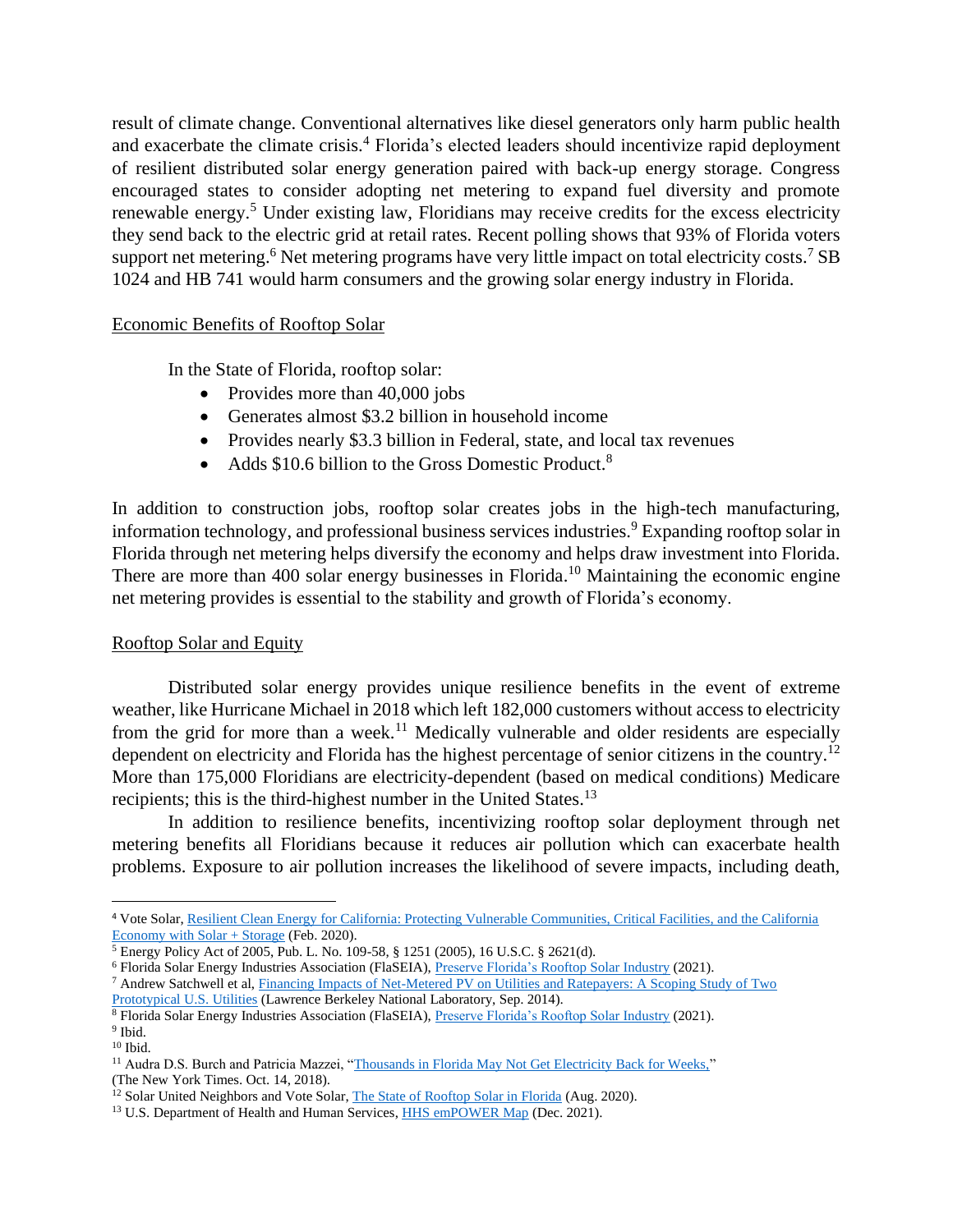from COVID-19. Rooftop solar deployment also reduces costs associated with developing new electricity generating facilities and transmission lines. In fact, recent studies conclude that rooftop solar provides net benefits to society, even with net metering compensation factored in.<sup>14</sup>

We support strategies to increase access to rooftop solar energy for all Floridians, including those who rent their homes and/or live in multi-family apartment buildings. For this reason, Chair Castor introduced the Community Solar Consumer Choice Act of 2021 (H.R. 2764) to expand access to solar energy, including expanding net metering for community solar subscribers. Florida should be a national leader and grow the rooftop solar industry.

## SB 1024 and HB 741

We agree with the Florida Public Service Commission when it concluded that net metering "is an effective means of encouraging the development of demand-side renewable energy systems that allow participants to offset their energy usage."<sup>15</sup> We are concerned that SB 1024 and HB 741would harm consumers by limiting access to resilient rooftop solar and harm local jobs and economic growth by crashing the solar energy industry in Florida. We are the "Sunshine State" and should harness low-cost solar energy to benefit Floridians! If enacted, the legislation could increase unemployment and lead to more spending on out-of-state fossil fuels like fracked gas that has harmful impacts.<sup>16</sup> As it is, more than \$5 billion leaves Florida's economy each year to pay for out-of-state fracked gas.<sup>17</sup> Florida is among the most-dependent U.S. states on fracked gas, leaving Floridians exposed to volatile swings in gas prices.<sup>18</sup>

A brighter future is possible – one that charts a future for lower electric bills and less pollution for Floridians. We respectfully urge you to defeat this legislation and support efforts to grow the solar energy industry, attract more investment to Florida, expand economic diversification, create more local jobs, reduce exposure to volatile fossil fuel prices, and protect public health.

Sincerely,

/s/ /s/\_\_\_\_\_\_\_\_\_\_\_

Kathy Castor Charlie Crist MEMBER OF CONGRESS MEMBER OF CONGRESS

/s/ /s/\_\_\_\_\_\_\_\_\_\_\_

Val Demings Ted Deutch MEMBER OF CONGRESS MEMBER OF CONGRESS

<sup>&</sup>lt;sup>14</sup> Environment America, [The True Value of Solar: Measuring the Benefits of Rooftop Solar Power](https://environmentamerica.org/feature/ame/true-value-solar#:~:text=Rooftop%20solar%20power%20generally%20adds,and%20reduce%20environmental%20compliance%20costs.) (Jul. 2019).

<sup>&</sup>lt;sup>15</sup> Florida Public Service Commission, [Order No. PSC-2019-0509-FOF-EG](http://www.floridapsc.com/library/filings/2019/11134-2019/11134-2019.pdf) (Nov. 26, 2019).

<sup>&</sup>lt;sup>16</sup> Solar United Neighbors and Vote Solar[, The State of Rooftop Solar in Florida](https://www.solarunitedneighbors.org/wp-content/uploads/2020/11/The_State_of_Rooftop_Solar_in_Florida.pdf) (Aug. 2020).

<sup>&</sup>lt;sup>17</sup> Vote Solar[, The Costs and Risks of Florida's Dependence on Natural Gas](https://votesolar.org/wp-content/uploads/2020/12/The_Costs_and_Risks_of_Floridas_Dependence_on_Natural_Gas_-_FINAL.pdf) (Jul. 2020).

<sup>18</sup> Ibid.